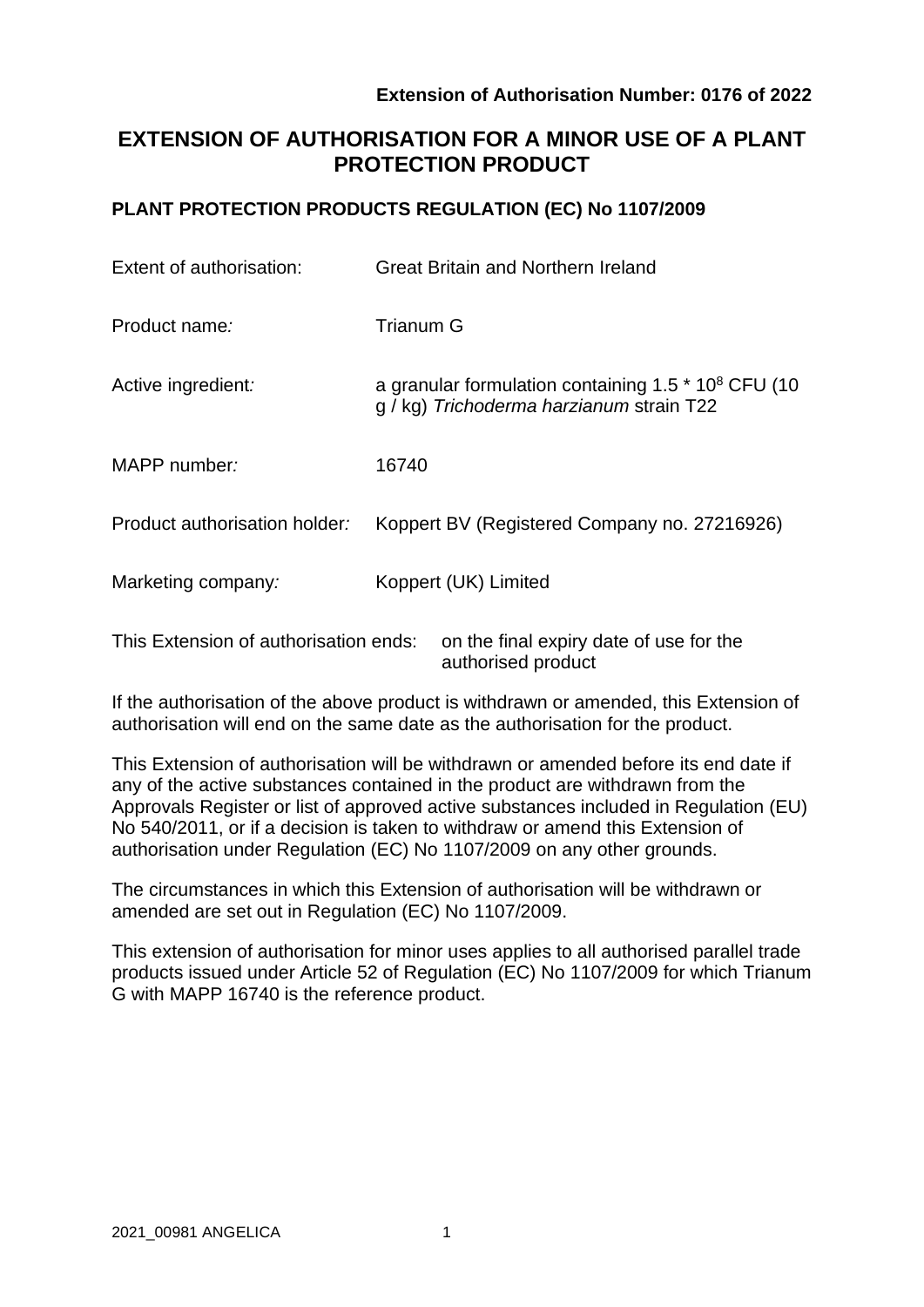Digitally signed by: Stephen Thornley Date: 2022.01.14 13:46:23 Z

HSE Digital Signature

This and the attached Appendices 1 and 2 are signed by the Health and Safety Executive for and on behalf of the Secretary of State, the Welsh Ministers, the Scottish Ministers and the Department of Agriculture, Environment and Rural Affairs in Northern Ireland.

Date of issue: 14 January 2022

### **EXPLANATORY NOTES**

- 1. This is Extension of authorisation number 0176 of 2022.
- 2. This Extension of authorisation will be published on HSE's website.
- 3. Application reference number: COP 2021/00981
- 4. Persons using the product to which this Extension of authorisation applies should acquaint themselves with and observe all requirements contained in the Regulation (EC) No 1107/2009, including the duty on the holder of any Extension of authorisation to notify information on potentially dangerous effects, a contravention of which is a criminal offence under those Regulations.
- 5. Neither the efficacy nor the phytotoxicity of the product for which this Extension of authorisation has been granted has been assessed and, as such, the user bears the risk in respect of failures concerning its efficacy and phytotoxicity.
- 6. In this notice Regulation (EC) No 1107/2009 means: In relation to Great Britain, Regulation (EC) No 1107/2009 as it has effect in Great Britain. In relation to Northern Ireland, Regulation (EC) No 1107/2009 as it has effect by virtue of the Protocol on Ireland/Northern Ireland in the EU withdrawal agreement.
- 7. In this notice Regulation (EU) No 540/2011 means: In relation to Northern Ireland, Regulation (EU) No 540/2011 as it has effect by virtue of the Protocol on Ireland/Northern Ireland in the EU withdrawal agreement.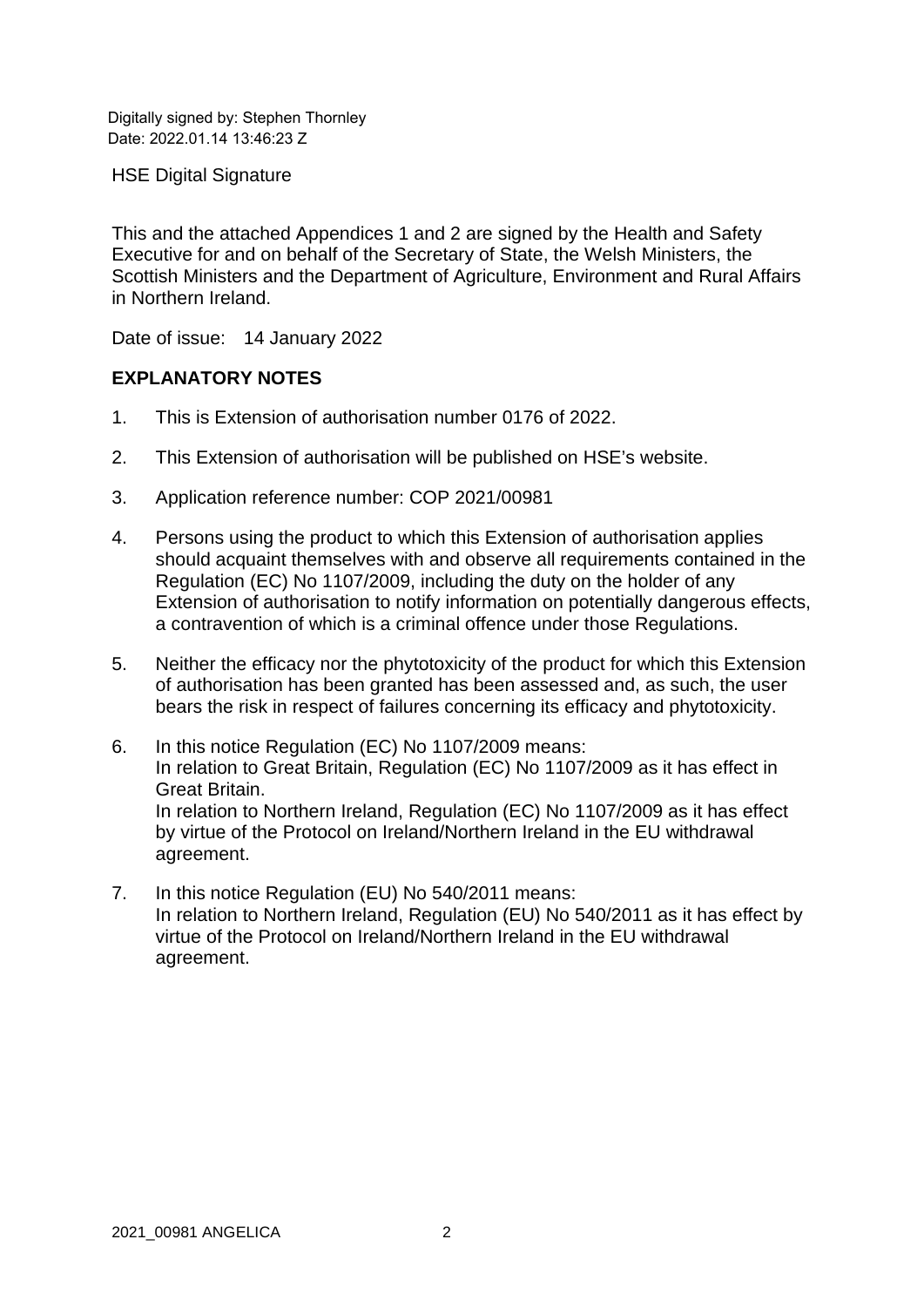### **ADVISORY INFORMATION**

This Extension of authorisation relates to the use of 'Trianum G' (M16740) for the control of *Pythium*, *Fusarium*, and *Rhizoctonia* on endive, cress, land cress, lamb's lettuce, rocket, red mustard, spinach, spinach beet, purslane, angelica, balm, basil, bay, salad burnet, caraway leaves, celery leaves, chervil, chives, coriander leaves, dill leaves, fennel leaves, hyssop, lovage leaves, mint, marjoram, oregano, parsley, rosemary, sage sweet cicely, tarragon, thyme, edible flowers, herbs (others) grown under permanent protection with full enclosure. A single application can be made at propagation by incorporation of the granules into the growth media, at a rate of 0.75 kg product / m<sup>3</sup> media in trays/modules. A single application can also be made at transplantation, at a rate of 0.375 kg product /  $m<sup>3</sup>$  of growth media, or 1 g granules per planting hole - such as when transplanting into bags. A 15 kg product / ha application can be made when drilling crops into furows or 25 kg product / ha when transplanting crops into beds . Applications can be made at any time of the year (January to December).

IMPORTANT: When applying this product under the terms of this Extension of authorisation, comply with any resistance guidance or restrictions stated on the product label.

Total reliance on one pesticide will hasten the development of resistance. Pesticides of different chemical types or alternative control measures should be included in the planned programme. Alternating with different modes of action is a recognised antiresistance strategy.

This Extension of authorisation has been issued outside of the Off Label Generator.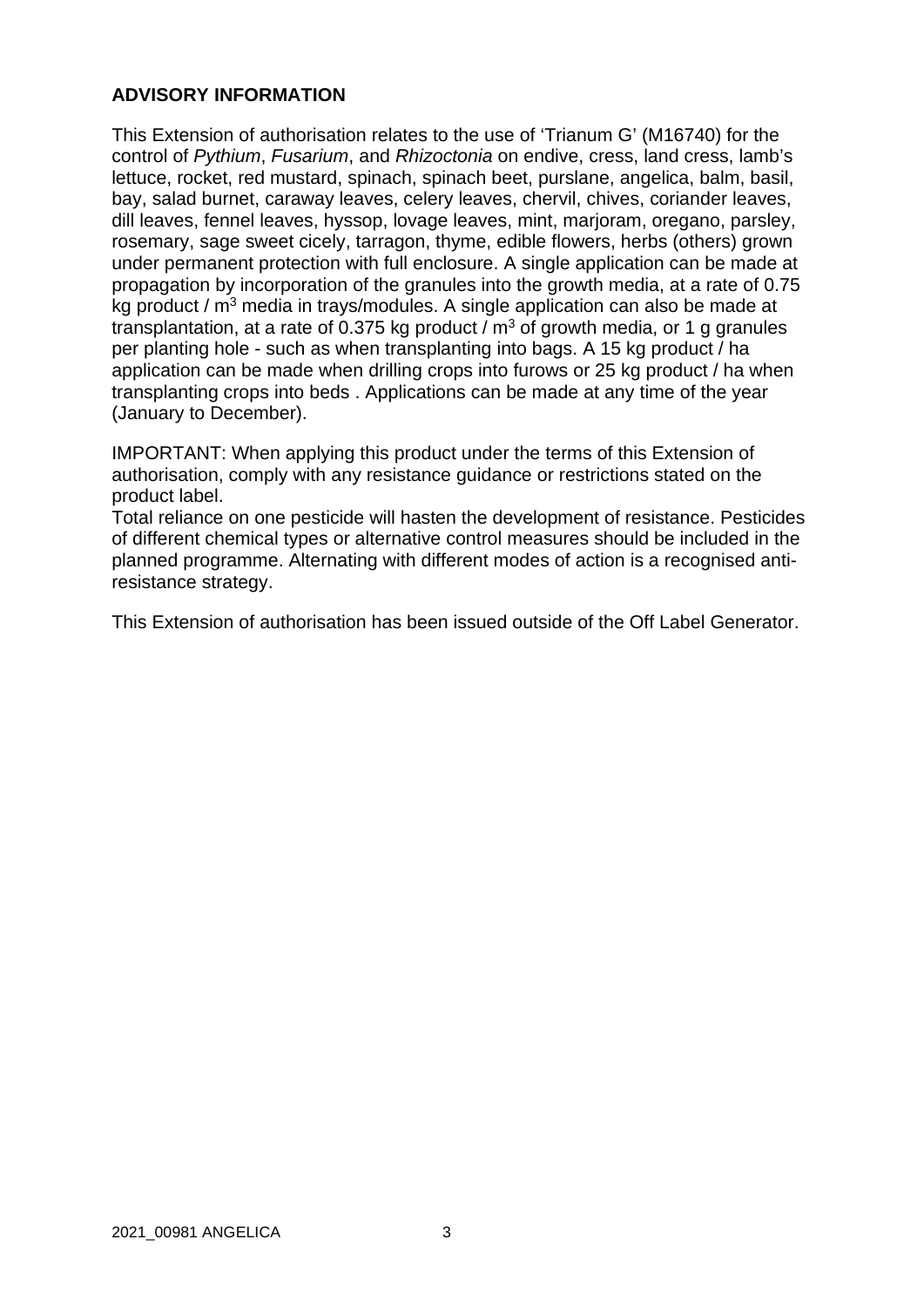# **APPENDIX 1: CONDITIONS OF EXTENSION OF AUTHORISATION**

The conditions below are obligatory. They must be complied with when the Extension of authorisation occurs. Failure to comply with the following conditions will result in the withdrawal or amendment of the Extension of authorisation under Regulation (EC) No 1107/2009 and may result in other enforcement action, including prosecution. For the purposes of this Extension of authorisation only, the conditions and/or requirements shown below supersede any corresponding conditions and/or requirements set out on the label or otherwise provided for under the product authorisation **which would otherwise apply**.

**Use:** 

Field of use: **ONLY AS A BIOFUNGICIDE**

User: Professional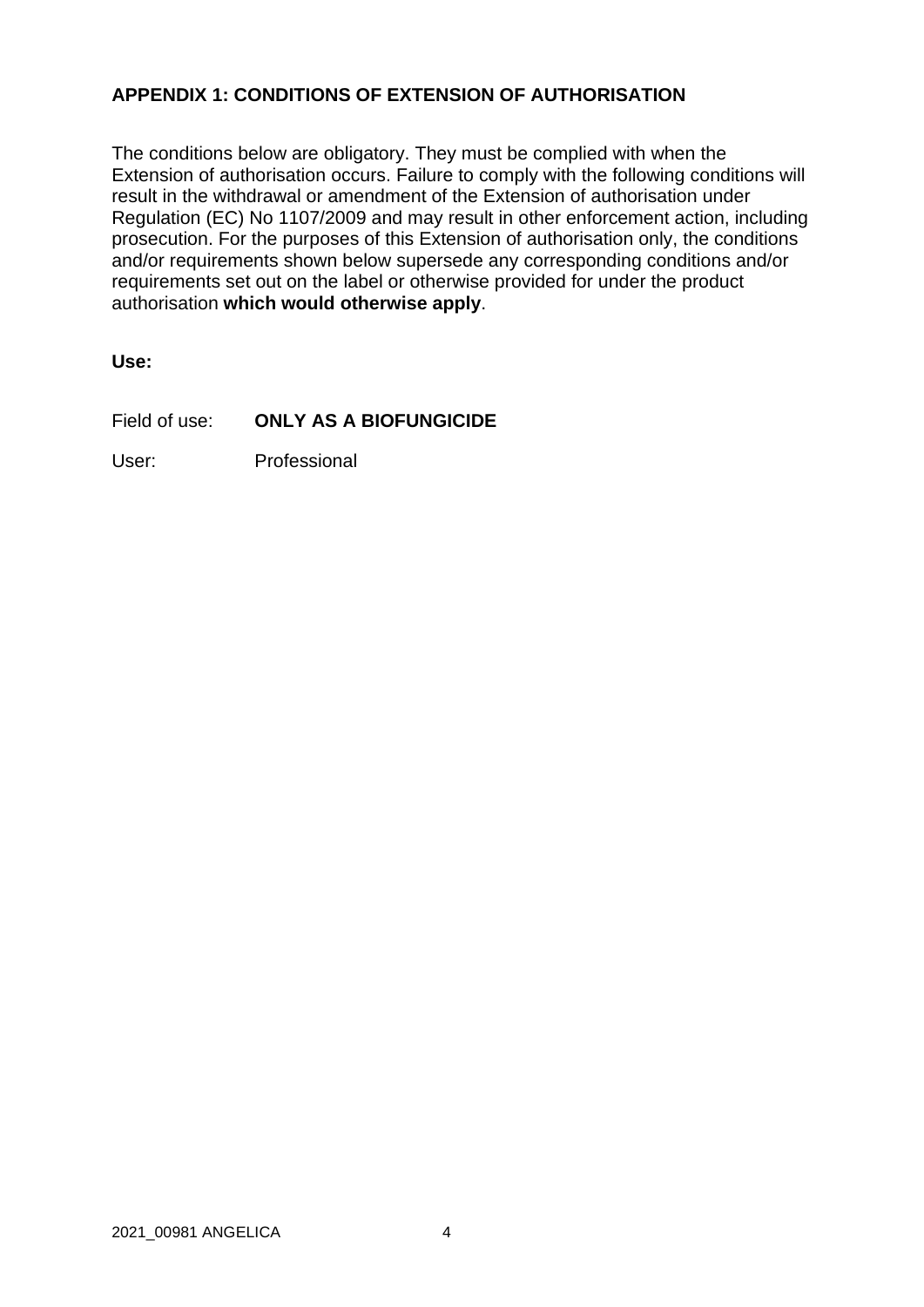| Crops/situations:                                                                                                                                                                                                                                                                                                                                                                                                                                                                                              | Maximum<br>individual dose:                                                                                                                                                                  | Maximum total<br>dose:   | Maximum<br>number of<br>treatments: | Latest time of<br>application: |
|----------------------------------------------------------------------------------------------------------------------------------------------------------------------------------------------------------------------------------------------------------------------------------------------------------------------------------------------------------------------------------------------------------------------------------------------------------------------------------------------------------------|----------------------------------------------------------------------------------------------------------------------------------------------------------------------------------------------|--------------------------|-------------------------------------|--------------------------------|
| Permanent<br>protection with<br>full enclosure<br>crops of<br>angelica, balm,<br>basil, bay,<br>caraway leaves,<br>celery leaves,<br>chervil, chives,<br>coriander leaves,<br>cress, dill,<br>edible flowers,<br>endive, fennel<br>leaves, herbs<br>(others), hyssop,<br>lamb's lettuce,<br>land cress,<br>lovage leaves,<br>marjoram, mint,<br>oregano,<br>parsley,<br>purslane, red<br>mustard, rocket,<br>rosemary, sage,<br>salad burnet,<br>spinach, spinach<br>beet, sweet<br>cicely, tarragon,<br>thyme | 0.75 kg product<br>$/m3$ growing<br>media at<br>propagation in<br>trays/modules;<br>and/or 0.375<br>$kg/m3$ of gr<br>media at<br>transplanting<br>and/or 1g<br>granules per<br>planting hole | $\overline{\phantom{a}}$ | $\overline{\phantom{a}}$            | <b>BBCH 39</b>                 |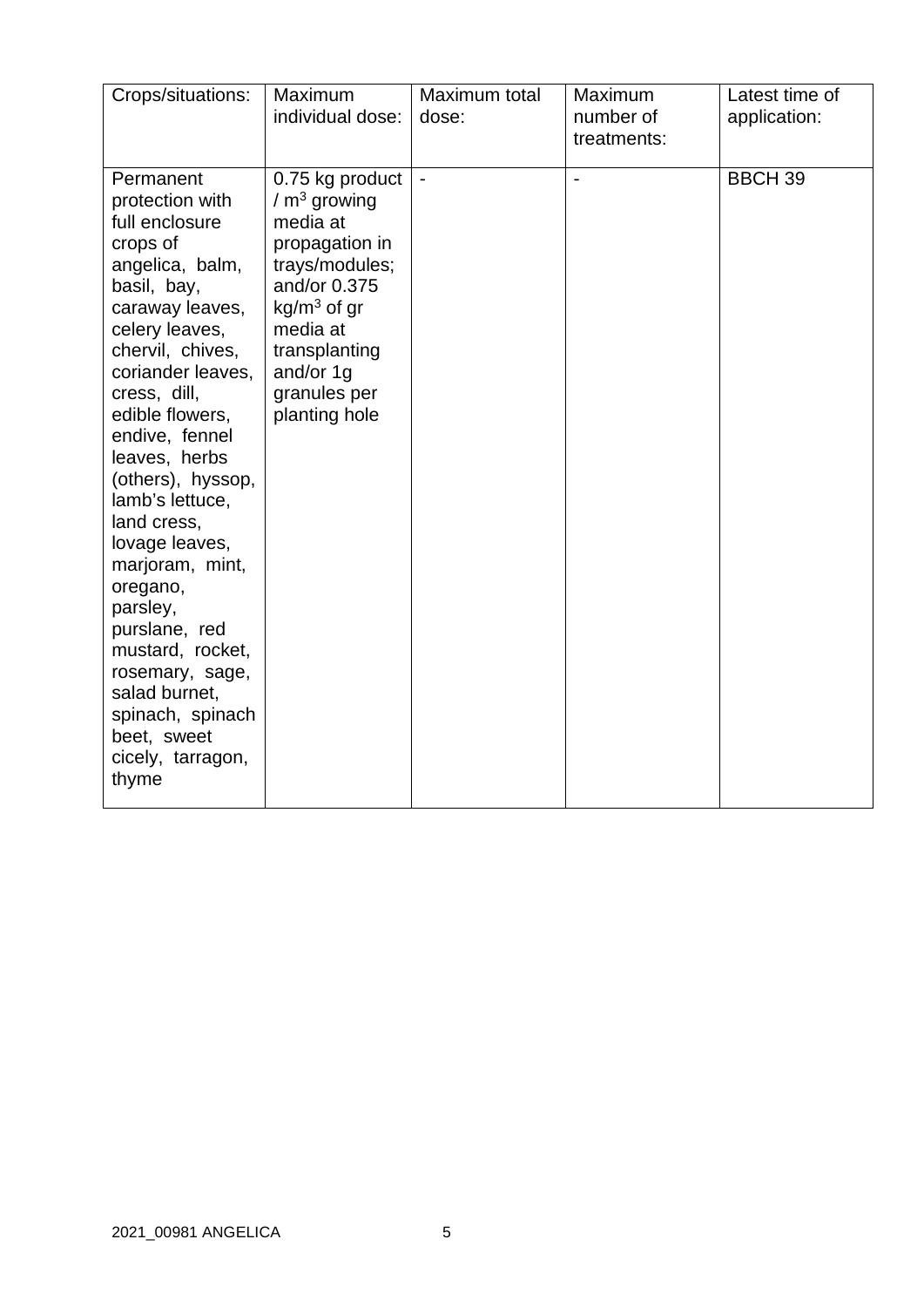| Crops/situations:                                                                                                                                                                                                                                                                                                                                                                                                                                                                                                        | <b>Maximum</b><br>individual dose:                         | Maximum total<br>dose: | Maximum<br>number of<br>treatments: | Latest time of<br>application: |
|--------------------------------------------------------------------------------------------------------------------------------------------------------------------------------------------------------------------------------------------------------------------------------------------------------------------------------------------------------------------------------------------------------------------------------------------------------------------------------------------------------------------------|------------------------------------------------------------|------------------------|-------------------------------------|--------------------------------|
| Permanent<br>protection with<br>full enclosure<br>crops of<br>angelica, balm,<br>basil, bay,<br>caraway leaves,<br>celery leaves,<br>chervil, chives,<br>coriander leaves,<br>cress, dill<br>leaves, edible<br>flowers, endive,<br>fennel leaves,<br>herbs (others),<br>hyssop, lamb's<br>lettuce, land<br>cress, lovage<br>leaves,<br>marjoram, mint,<br>oregano,<br>parsley,<br>purslane, red<br>mustard, rocket,<br>rosemary, sage,<br>salad burnet,<br>spinach, spinach<br>beet, sweet<br>cicely, tarragon,<br>thyme | 15 kg product /<br>ha when drilling<br>crops in<br>furrows | $\mathbf{1}$           |                                     | <b>BBCH 39</b>                 |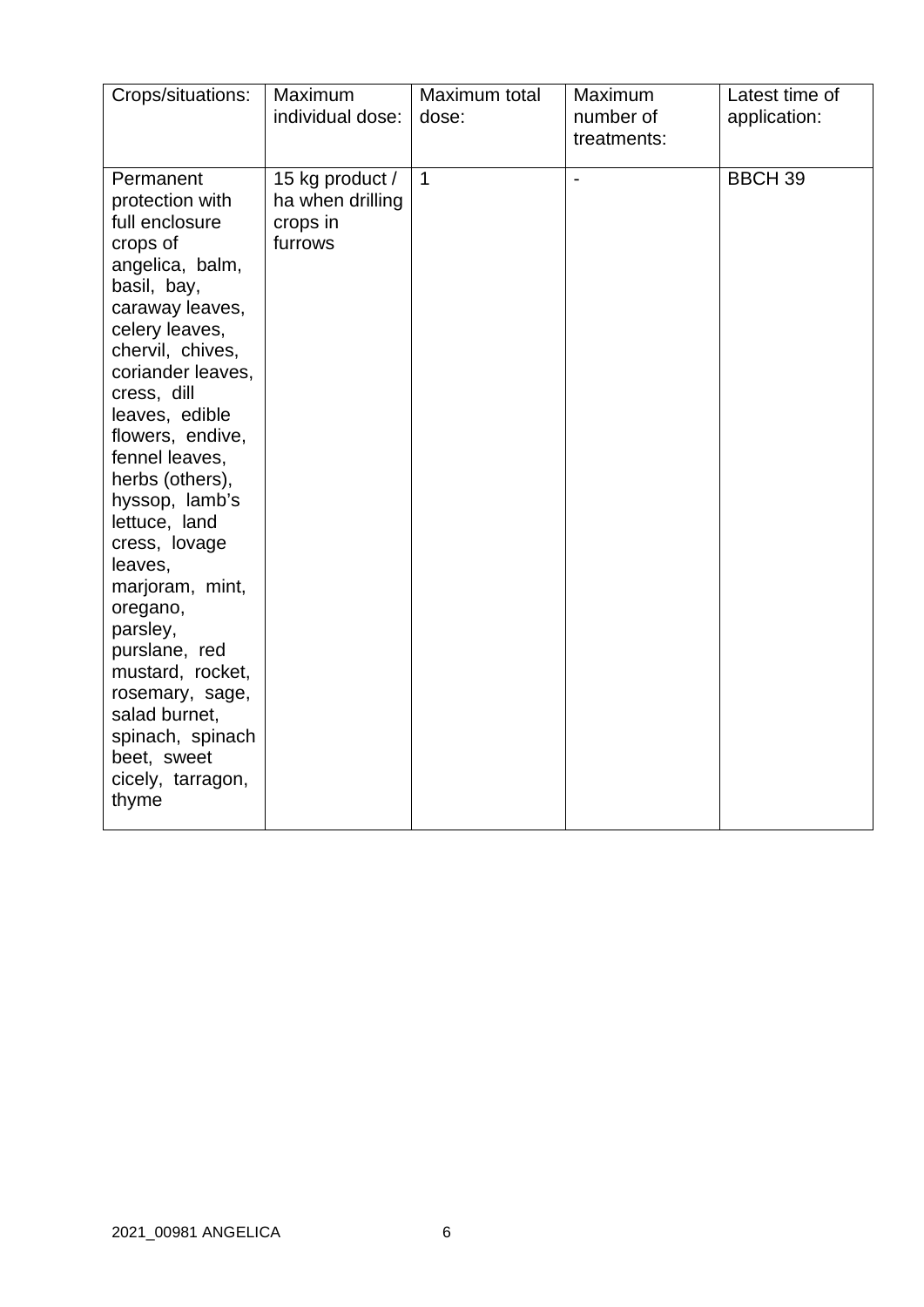| Crops/situations:                                                                                                                                                                                                                                                                                                                                                                                                                                                                                                        | Maximum                                                        | Maximum total  | Maximum                  | Latest time of |
|--------------------------------------------------------------------------------------------------------------------------------------------------------------------------------------------------------------------------------------------------------------------------------------------------------------------------------------------------------------------------------------------------------------------------------------------------------------------------------------------------------------------------|----------------------------------------------------------------|----------------|--------------------------|----------------|
|                                                                                                                                                                                                                                                                                                                                                                                                                                                                                                                          | individual dose:                                               | dose:          | number of<br>treatments: | application:   |
| Permanent<br>protection with<br>full enclosure<br>crops of<br>angelica, balm,<br>basil, bay,<br>caraway leaves,<br>celery leaves,<br>chervil, chives,<br>coriander leaves,<br>cress, dill<br>leaves, edible<br>flowers, endive,<br>fennel leaves,<br>herbs (others),<br>hyssop, lamb's<br>lettuce, land<br>cress, lovage<br>leaves,<br>marjoram, mint,<br>oregano,<br>parsley,<br>purslane, red<br>mustard, rocket,<br>rosemary, sage,<br>salad burnet,<br>spinach, spinach<br>beet, sweet<br>cicely, tarragon,<br>thyme | 25 kg product /<br>ha when<br>transplanting<br>crops into beds | $\overline{1}$ |                          | <b>BBCH 39</b> |

Operator Protection:

(1) Engineering control of operator exposure must be used where reasonably practicable in addition to the following personal protective equipment:

> Operators must wear suitable protective clothing (coveralls), suitable protective gloves and suitable respiratory protective equipment\* when handling the product or applying the product. \*Disposable filtering facepiece respirator to at least EN149 FFP3 or equivalent.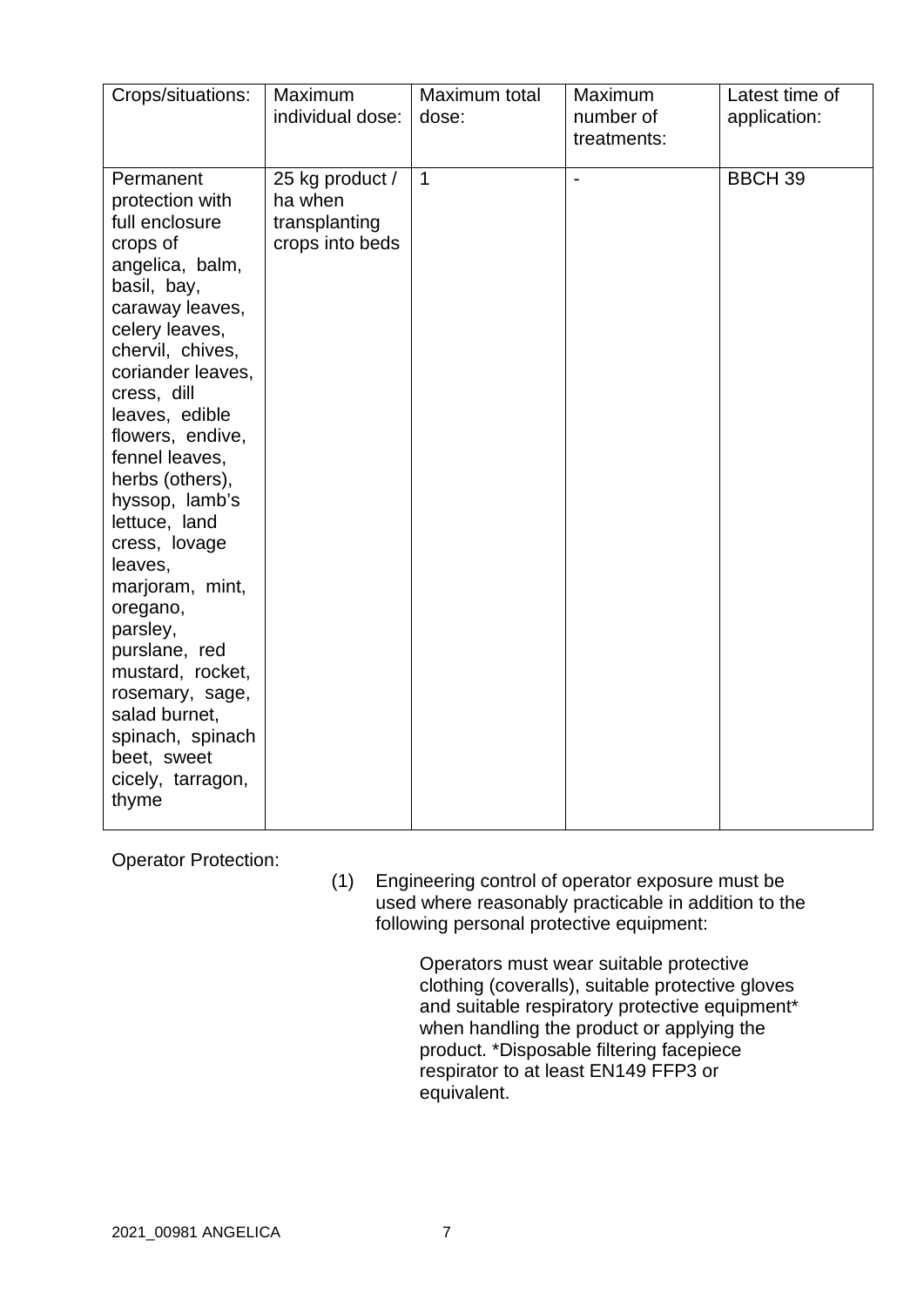(2) However, engineering controls may replace personal protective equipment if a COSHH assessment shows that they provide an equal or higher standard of protection.

Other specific restrictions:

- (1) This product must only be applied in accordance with the terms of this extension of authorisation, the product label and/or leaflet and any additional guidance on extensions of authorisation.
- (2) Treatment must only be made under 'permanent protection' situations which provide full enclosure (including continuous top and side barriers down to below ground level) and which are present and maintained over a number of years.
- (3) Reasonable precautions must be taken to prevent access of birds, wild mammals and honey bees to treated crops.
- (4) To minimise airborne environmental exposure, vent, doors and other openings must be closed during and after application until the applied product has fully settled.